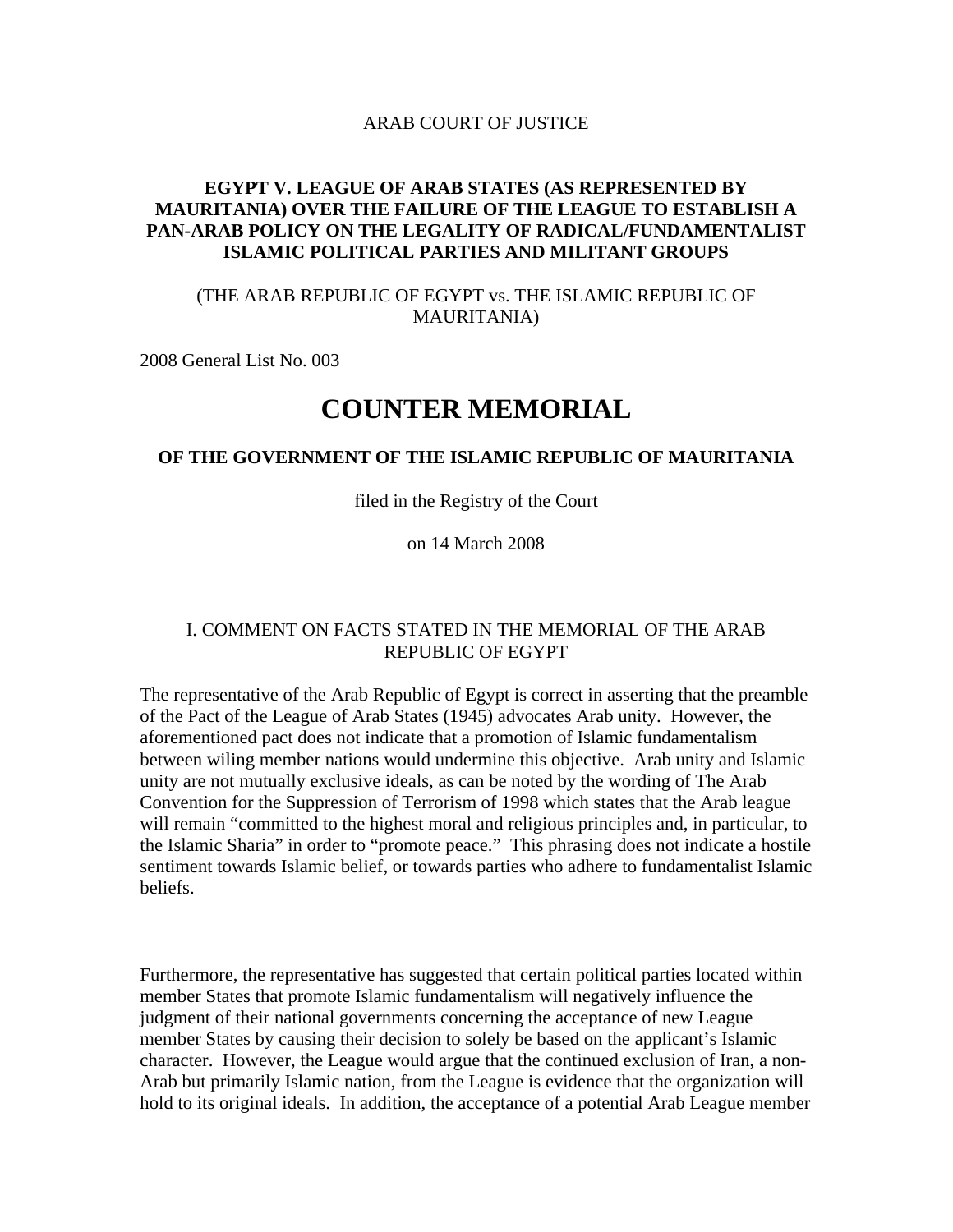state, in accordance with the charter of 1945, must be approved by the Permanent Secretariat and the Arab Council, of which Egypt and other states of varying interest are apart. If these states desire to withhold membership from particular states they may do so and in turn will prevent the possibility of states being integrated solely due to their Islamic character. This method of organization will work to prevent the occurrence of the "Pan-Islamic Caliphate" so feared by the representative of Egypt.

Also, while the League does understand the honorable representative from the Arab Republic of Egypt's concerns regarding what he has called "Islamic extremist political parties" the League is not in any way certain that these organizations clearly threaten the sovereignty and/or independence of Arab League member States. Many of the organizations mentioned by the representative are considered valid political parties by their host nations, and therefore are sovereign components of their respective national governments. The purpose of the League, in accordance with Article 2 of its charter, is to "draw closer the relations between member states and co-ordinate their political activities" not to assimilate all political ideas into a unified League statement. Coordination implies cooperation despite differences, not a lack thereof and Article 2 of the Joint Defense and Economic Cooperation Treaty Between the States of the Arab League may only be activated if these Islamic groups are truly considered a threat to the member states they reside within; the League does not currently feel as if the representative from Egypt has adequately prove that such a threat is present.

In addition to the fact that the charter requires cooperation between members in regards to political affiliation, the Pact of the League of Arab States mentions in no less than three clauses that the political sovereignty of nation states is to be protected. As many, if not all, of these aforementioned Islamic fundamentalist parties are considered to be political parties within their host nations they in turn fall under this protection. This concept is first brought forth in the charter's preamble which states the "close relations and numerous ties which bind Arab States" will be made "on the basis of respect for the independence and sovereignty" of these member nations. Furthermore, within Article 5 of the same pact, it is noted that the League may not interfere in any State conflict without the consent of the State itself. Therefore, unless these nations ask for assistance in regard to the "inner turmoil" within their boundaries the League may not intervene, and declaring certain national political parties to be a threat is a form of interference. This sentiment is again enforced in Article 8 which states that "every member State of the League shall respect the form of government obtaining in the other states of the League, and shall recognize the form of government obtaining as one of the rights of those States, and shall pledge itself not to take any action tending to change that form." Therefore, unless the aforementioned Islamic political parties are officially proven to be separate from the respective governments they are currently affiliated with, the League may not interfere regarding them without permission of the member state within which they reside.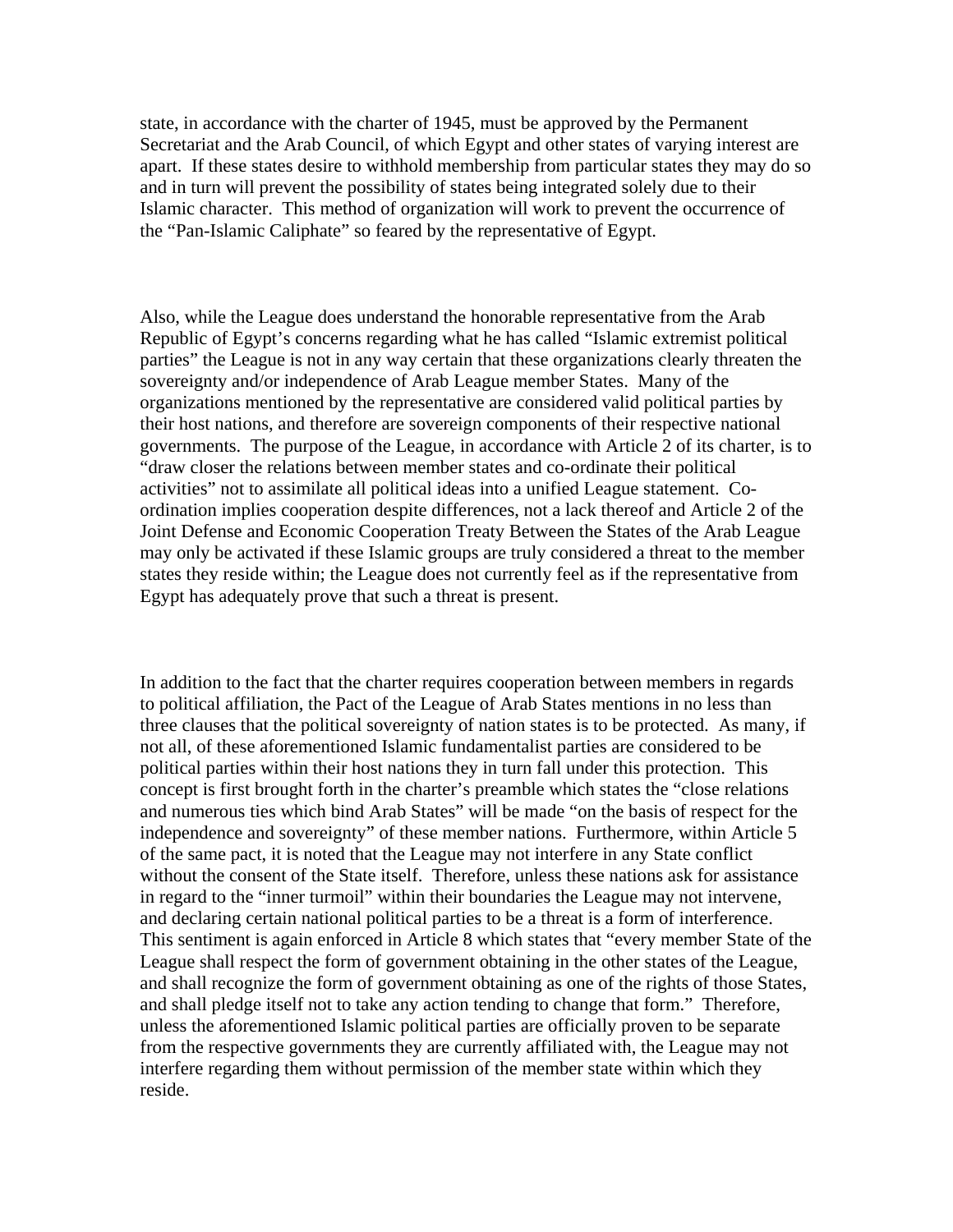Finally, in regards to the delegate's assertion that these Islamic political parties should be considered terrorist organizations, the League would like to point out two key components to the definition of terrorism as stated by the Arab Convention for the Suppression of Terrorism. The first being that a terrorist organization must have a "criminal agenda," an organization can not be criminal in nature if is declared legal by its national government and political parties are indeed legal. Furthermore, the "violent" efforts of these organizations must be proven to be separate from the qualifications stated under Article 2 of the convention treaty which proclaims that "all cases of struggle" in order to achieve "liberation and self-determination, in accordance with principles of international law" "shall not be regarded as an offence." The representative has declared that these groups to be terrorists and yet has not specified as to exactly how they deserve to be defined by this term.

#### II. ADDITIONAL FACTS

In regards to the Sadrist Movement, this is another party whose government officials are protected under the Arab League charter. However, those factions of this party that conduct actions that fall under the definition of terrorism perhaps should be considered separately from those that represent the organizations ideological goals in the legislature. Hezbollah is another example of an organization that entrenched os within the government of Lebanon but also contains factions that may have conducted what may be deemed to be "terrorist offenses." However, the fact remains that the portion of Hezbollah that is formally recognized by the Lebanese government must be respected and protected as such. The representative from Egypt is right in asserting that violent actions have been conducted in the past in the name of Islamic fundamentalism but the situation has not been clearly defined enough to declare the entirety of the mentioned organizations to be destructive to the Arab League, only certain factions of these parties are destructive.

The Arab Republic of Egypt demands that the League develop a unified policy in regards to radical/fundamentalist Islamic political parties, however, the representative's desire for this policy stems from a desire to curb violent incidents that seem to stem from the ideology of these parties rather than the actually representatives themselves. This indicates that the Arab Republic of Egypt may accomplish its objective by acting against violent incidents rather than against the parties as a whole. Due to certain articles within the Arab League Charter that protect the sovereignty of individual member State governments, a declaration condemning certain national parties would be completely adverse to League policy. However, as the League has already established a universally accepted definition for terrorism and terrorist offenses it would be more efficient to simply declare separate incidents, rather than parties, as having terroristic tendencies. As the definition for terrorism is already defined and accepted it would be far easier to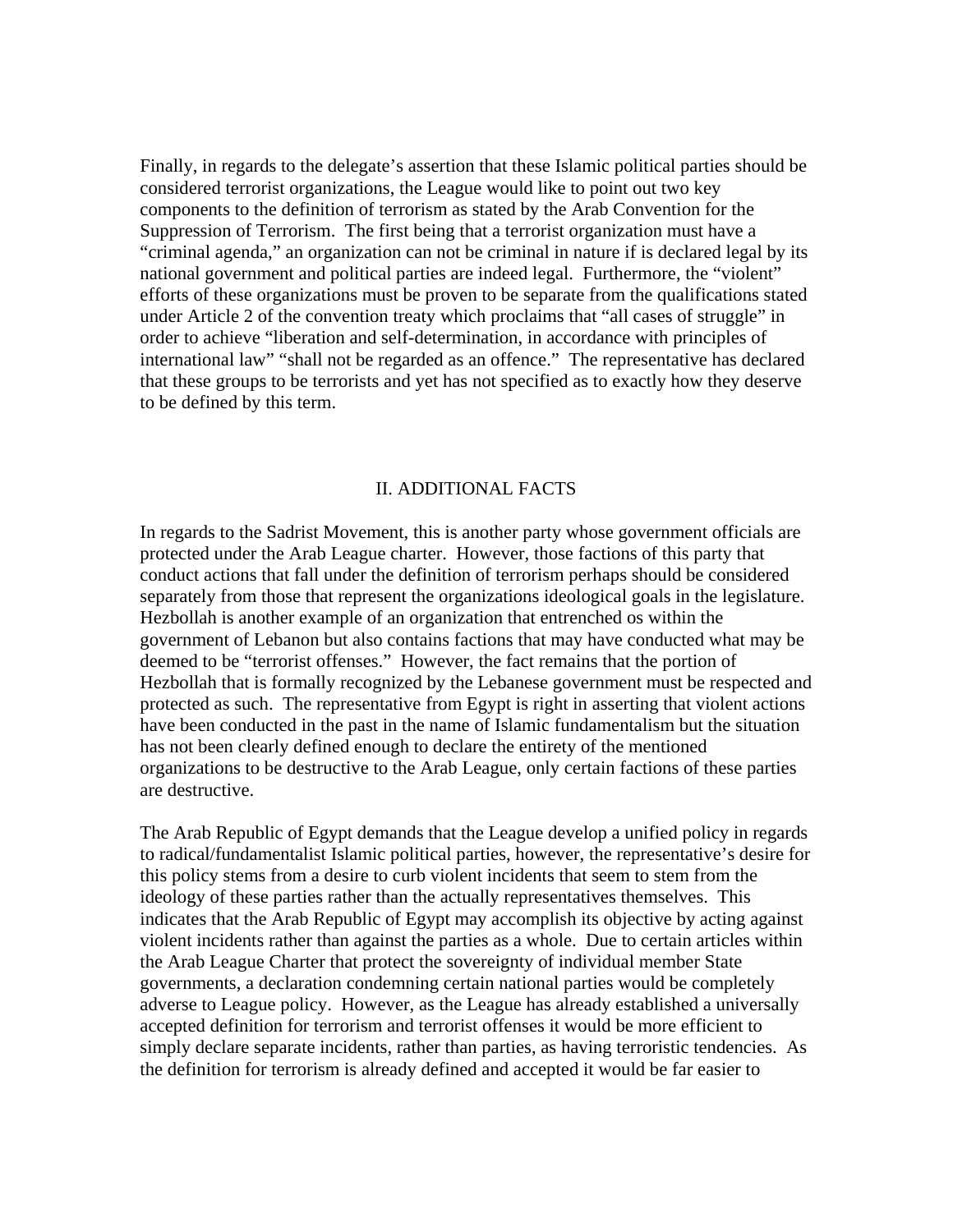condemn violent actions through this venue rather than through desiring a unified statement against the organizations themselves.>

## III. OBSERVATIONS CONCERNING THE STATEMENT OF RELEVANT LAW IN THE MEMORIAL OF THE ARAB REPUBLIC OF EGYPT

- 1. The Pact of the League of Arab States
- a. Preamble

"A view to strengthen the close relations and numerous ties which bind the Arab States, and out of concern for the cementing and reinforcing of these bonds on the basis for the independence and sovereignty of theme States."

Nowhere within this clause is there mentioned the concept of Islamic fundamentalism, nor is there any indication that Islamic fundamentalism or Islamic political parties should conflict with the desire for further Arab unity. Therefore the representative's assertion that "Islamist political parties threaten the foundations of the Arab League" cannot be justified under the preamble. It may even be argued that, as Islam is a component of many aspects of Arab culture, Islamist political parties may work as a way to further unify Arab nations rather than destroy the foundation the League was created upon. Also, while this clause does support unity, it also supports the "independence and sovereignty" of States, and thereby supports the sovereignty of their governments and of the political parties within them.

b. Article 2:

"The purpose of the League is to draw closer the relations between member States and co-ordinate their political activities with the aim of realizing a close collaboration between them, to safeguard their independence and sovereignty, and to consider in a general way the affairs and interests of the Arab countries."

 This article does indeed state that League States should "co-ordinate their political activities" but mentions nothing specifically of political policy. Furthermore,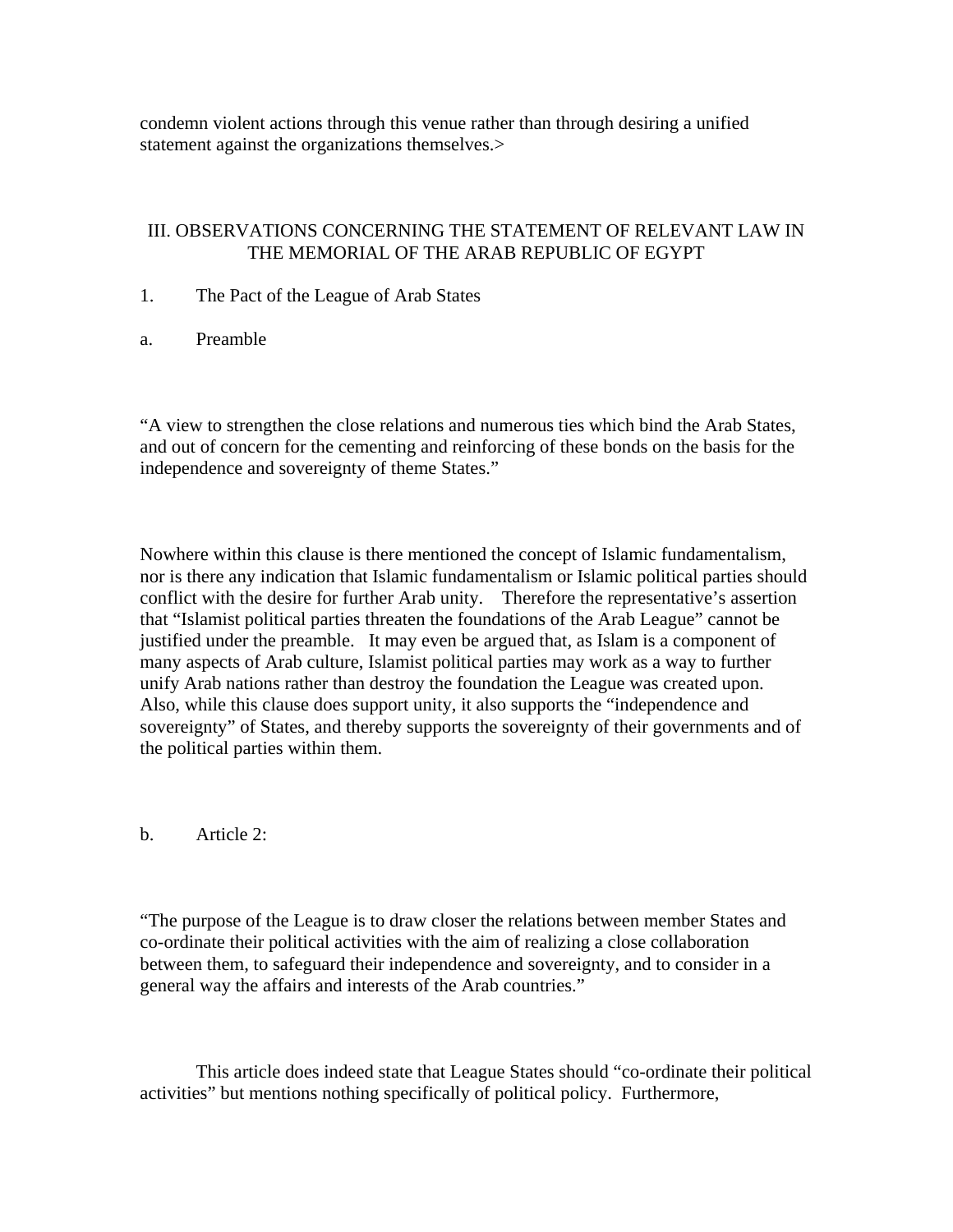coordination does not necessarily indicate full agreement, it simply means they will not necessarily hamper each other through conflicting political maneuvering. The aforementioned article also states that the objective of this co-ordination is to "safeguard their independence and sovereignty" and the "interests of the Arab countries." Religion and political workings can easily be classified as "interests" and are certainly apart of the "independence and sovereignty" of member States, thereby this clause actually protects individual interests while encouraging cooperation rather than demands political unity.

2. Treaty of Joint Defense and Economic Cooperation Between the States of the Arab League

"At the invitation of any one of the signatories of this Treaty the Contracting States shall hold consultations whenever there are reasonable grounds for the belief that the territorial integrity, independence, or security, of any one of the parties is threatened."

 The Arab Republic of Egypt indeed has the right to hold a consultation, but only if the member State may provide reasonable grounds for doing so. The League has found that the representative's presentation of arguments does not contain within it reasonable proof that the "territorial integrity, independence, or security, of any one of the parties has been threatened." The member mentions the "violence" associated with Islamic political parties, yet gives no specific examples of this violence, nor has the representative satisfied the definition of a "terrorist" organization as defined by the Arab League's summit concerning the issue in 1998.

- 3. The Arab Convention for the Suppression of Terrorism
- a. Part 1, Article 1, Section 2:

"Any act or threat of violence, whatever its motives or purposes, that occurs in the advancement of an individual or collective criminal agenda and seeking to sow panic among people, causing fear by harming them, or placing their lives, liberty, or security in danger or seeking to cause damage to the environment or to public or private installations or property or to occupying or seizing them, or seeking to jeopardize a national resource."

Again, the League feels that there is insufficient evidence within the representative of Egypt's statements to testify as to why Islamic political parties fall under this definition.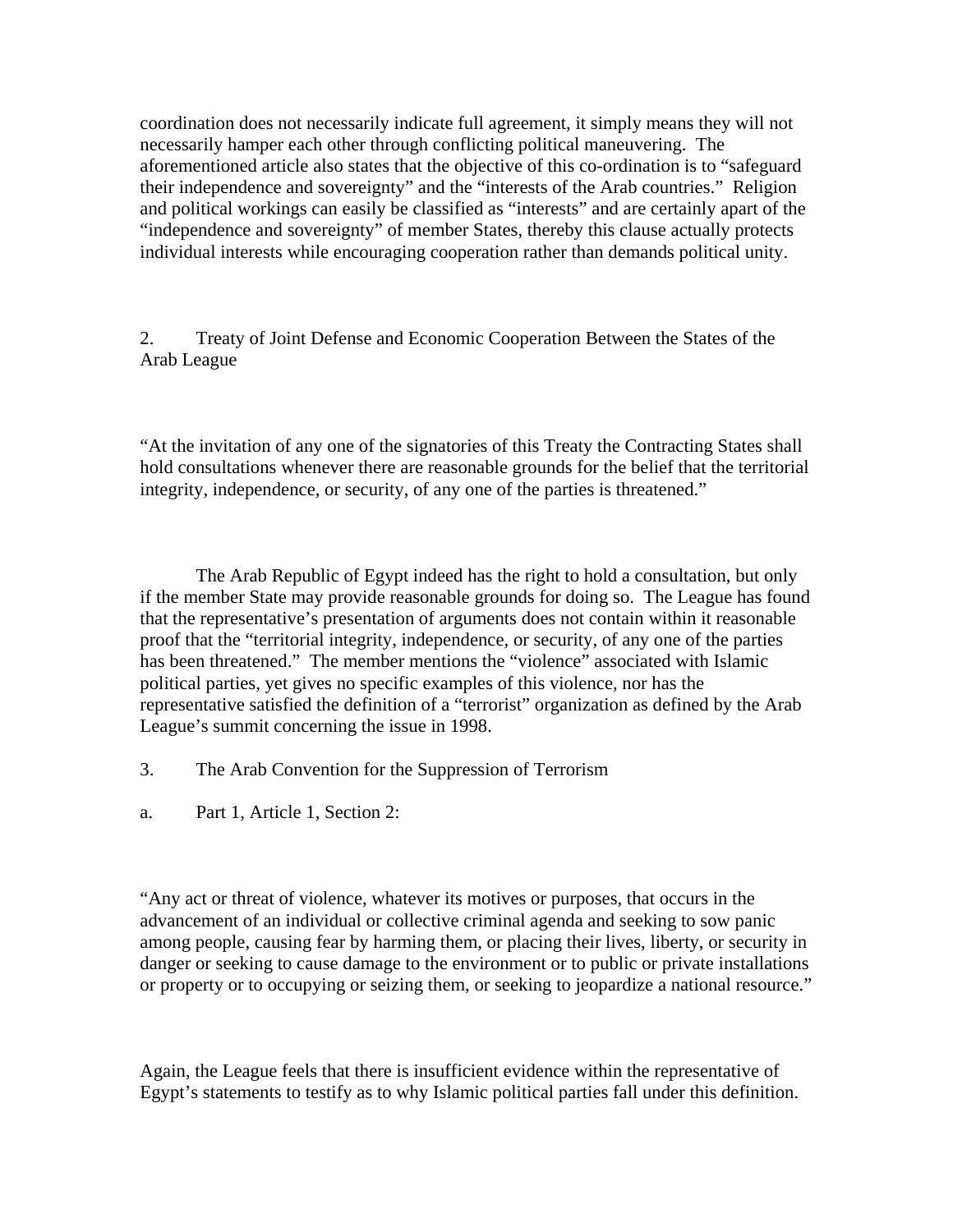There is no specific mention of any instance in which a political party has violated one of these clauses, only that they commit acts of "violence." Also, a key term within the wording of this section is the word "criminal." The definition of a political party is an organization which is acknowledge by the nation government, and thereby is not criminal in nature and cannot be acknowledged as a terrorist organization under this definition. Also, as all states would have to agree to this declaration and it is apparent that the national governments that host these parties do not, the act of declaring a universal policy against Islamic political parties is a moot one.

b. Part II, Chapter 1, Section 1, Article 3. Sub-Clause 1, Paragraph 2:

"To cooperate and coordinate action among Contracting States, particularly neighboring countries suffering from similar or common terrorist offences."

 While this is a valid statement, under Article 5 of the Pact of the League of Arab States, the League may only interfere in conflicts between a nation and another party if the nation so desires this interference. Also, an action must first be confirmed to be a "terrorist offence" before this clause may come into affect, and the representative has not yet properly accomplished this.

### IV. STATEMENT OF RELEVANT LAW

- 1. The Pact of the League of Arab States (1945)
- a. Preamble

"A view to strengthen the close relations and numerous ties which bind the Arab States, and out of concern for the cementing and reinforcing of these bonds on the basis for the independence and sovereignty of theme States."

 Closed relations and numerous ties must be strengthened, but not at the expense of the "independence and sovereignty" of member States. Urging the establishment of a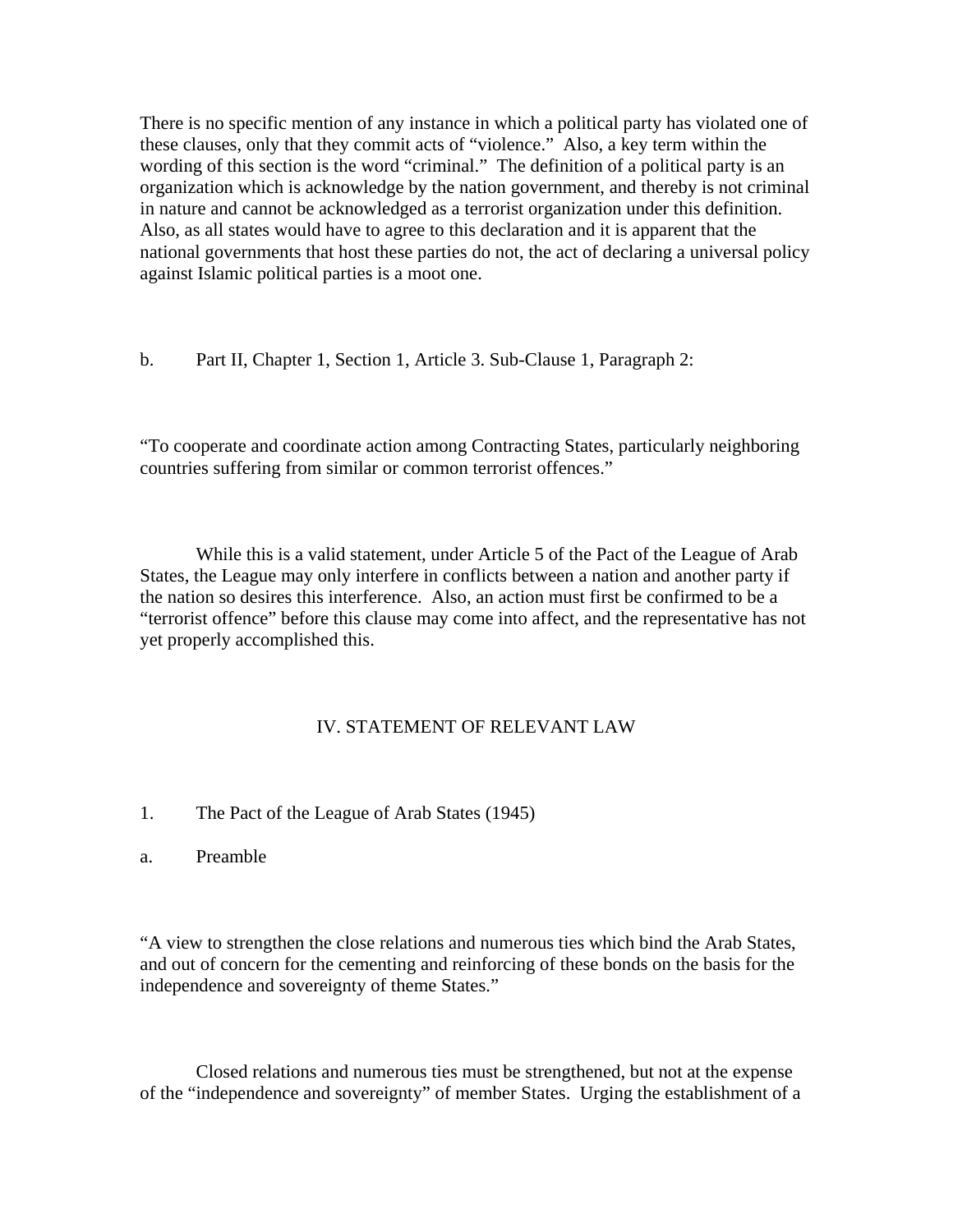universal policy against fundamentalist political parties would infringe on the individual sovereignty of nations who support these parties.

b. Article 5

"The recourse to force for the settlement of disputes between two or more member States shall not be allowed. Should there arise among them a dispute that does not involve the independence of a State, its sovereignty or its territorial integrity, and should the two contending parties apply to the Council for the settlement of this dispute, the decision of the Council shall be effective and obligatory."

 By urging for the establishment of a unified policy against Islamic political parties, conflicts may arise between nations that support these parties and those that do not. If such a conflict arises the League has no authority to resolve this conflict without the permission of the nations themselves. It is clearly stated that should a dispute arise, the League may not intervene between the "two contending parties" without the permission of the governments involved. This includes conflicts that may have been instigated by the influence of existing Islamic political parties.

c. Article 7

"The decisions of the Council taken by a unanimous vote shall be binding on all the member States of the League; those that are reached by a majority vote shall bind only those that accept them."

 The approval of new members must be passed by the Council, therefore a lack of consent by these members, including Egypt, may prevent the acceptance of nations into the League on the sole basis of their Islamic integrity. This would assist in the prevention of a "Pan-Islamic Caliphate." Also, due to this article, should nation-states disagree on the subject of creating a declaration involving Islamic political parties, those states would simply be exempt from following such a declaration, thereby working to undermine Arab Unity.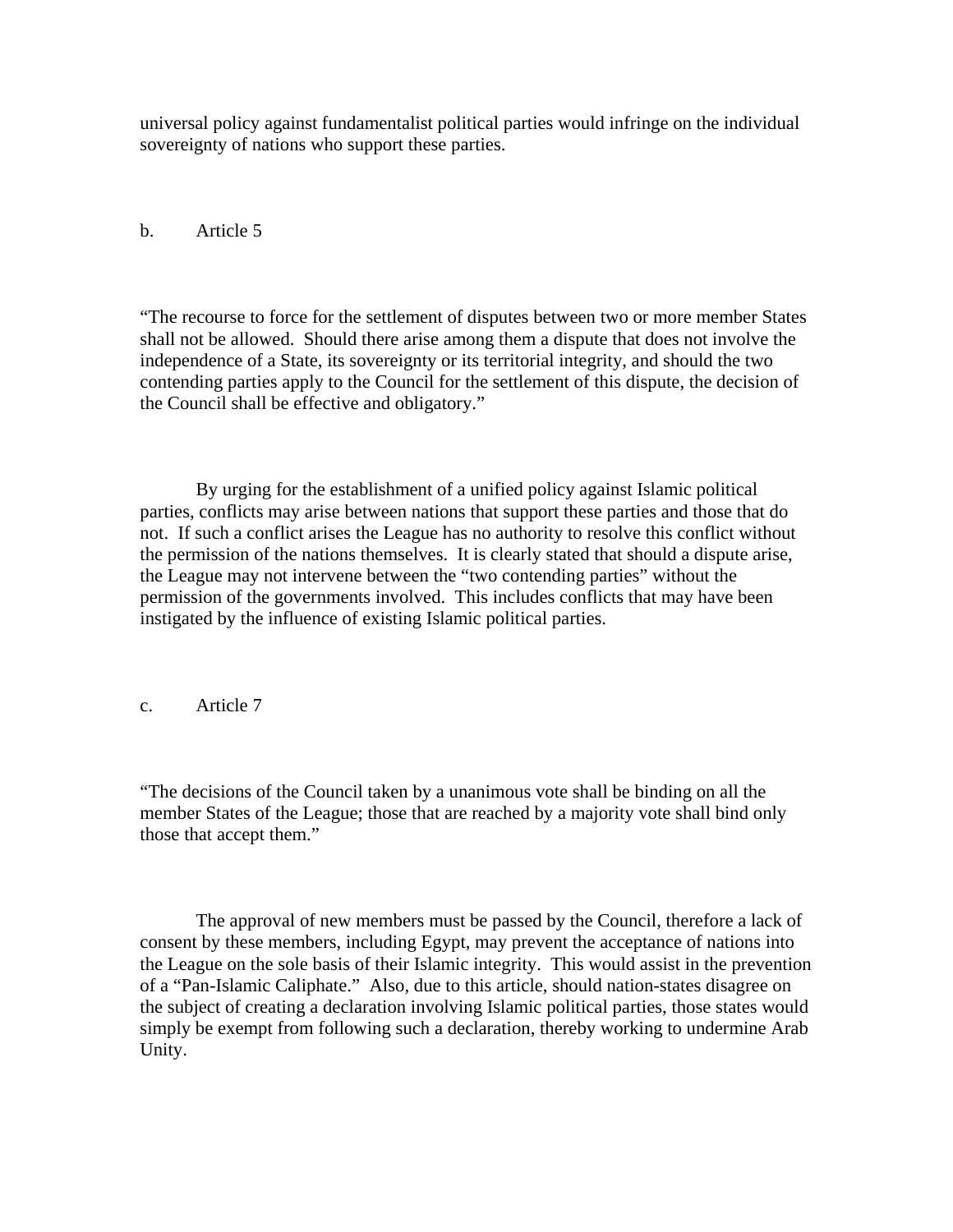## d. Article 8

"Every member State of the League shall respect the form of government obtaining in the other States of the League, and shall recognize the form of government obtaining as one of the rights of those states, and shall pledge itself not to take any action tending to change that form."

A political party is a component of the government of a State of the League. By issuing a unified offense towards said political party, an offense is in essence being issued against the member State itself. The League has pledged to take no action towards changing the form of a member nation's government, and therefore cannot issue any proclamation that would alter components of said government; ex. Islamic political parties.

- 2. The Arab Convention for the Suppression of Terrorism (1998)
- a. Preamble

"Being committed to the highest moral and religious principles and, in particular, to the tenets of the Islamic Sharia, as well as to the humanitarian heritage of an Arab Nation…."

This clause clearly connects the concept of Arab culture with the Islamic faith without denoting a negative relationship between the two. Therefore, it may be stated that religious intent behind the formation of Islamic fundamentalist political parties do not necessarily undermine Arab unity, but rather are simply a component of it.

"Affirming the right of peoples to combat foreign occupation and aggression by whatever means, including armed struggle, in order to liberate their territories and secure their self determination, and independence and to do in accordance…."

The representative of Egypt must clearly indicate as to why the actions of certain Islamic fundamentalist political parties would fall under the definition of terrorism rather than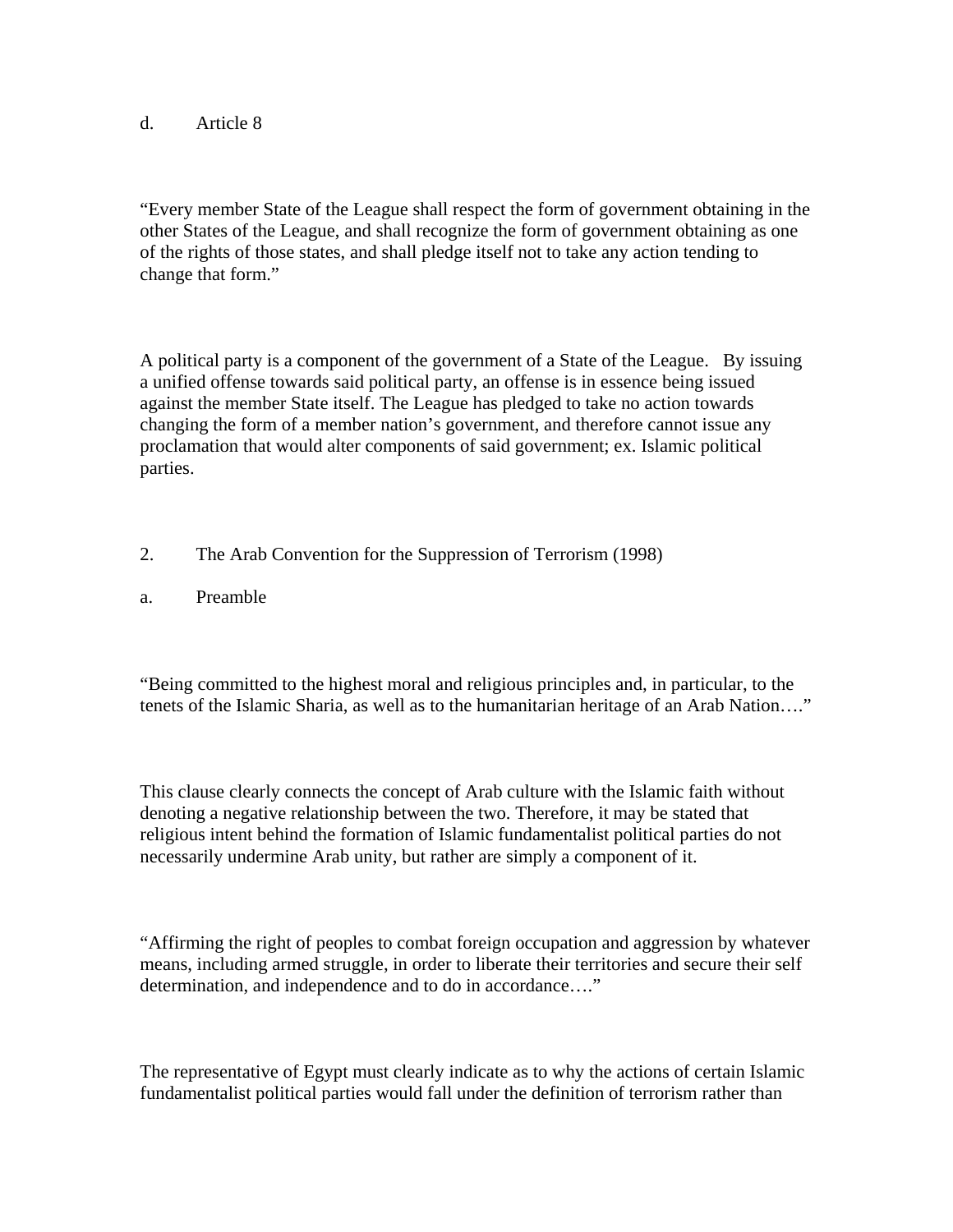under the definition of "armed struggle" in order to secure their member state's "selfdetermination, and independence." As this was not clearly indicated in the representative's statements, the League is not able to form policy regarding these groups as their actions are affirmed by the League itself.

## b. Part 1, Article 1, Section 2

"Any act or threat of violence, whatever its motives or purposes, that occurs in the advancement of an individual or collective criminal agenda and seeking to sow panic among people, causing fear by harming them, or placing their lives, liberty, or security in danger or seeking to cause damage to the environment or to public or private installations or property or to occupying or seizing them, or seeking to jeopardize a national resource."

In order for a party to be considered a terrorist organization, they must have an "individual or collective criminal agenda." As political parties are recognized by the national governments they reside within, their agenda is not criminal and thereby does not fall under this definition.

## V. CONCLUSION

Accordingly, on the basis of the facts and arguments set forth in this Counter-Memorial, and without prejudice to the right further to amend and supplement these submissions in the future, The Islamic Republic Of Mauritania asks the Court to adjudge and declare that:

The argument presented by the Arab Republic of Egypt does not present sufficient evidence to convince the Arab League of a need to establish a Pan-Arab policy in regards to the legality of radical/fundamentalist Islamic political parties and militant groups.

The Government of The Islamic Republic Of Mauritania has designated the undersigned as its Agents for the purposes of these proceedings. All communications relating to this case should be directed to these Agents.

Respectfully submitted,

 $X$  . An analysis of  $X$  . An analysis of  $X$  .